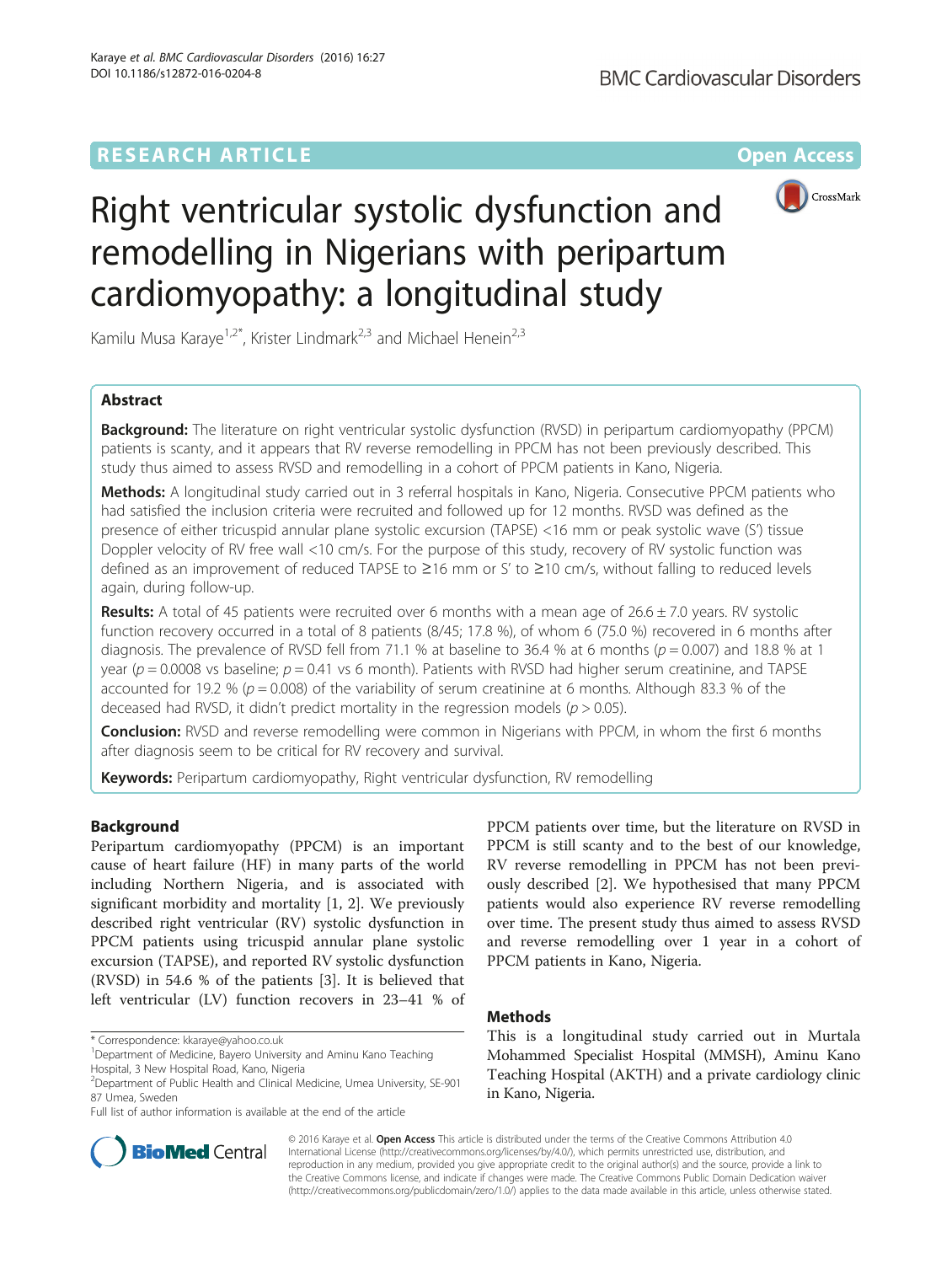#### Clinical evaluation

The study conformed to the ethical guidelines of the Declaration of Helsinki, on the principles for medical research involving human subjects [[4](#page-6-0)]. The research protocol was approved by the Research Ethics Committees of AKTH and Kano State Hospitals Management Board before the study started. Inclusion criteria were: (i) new diagnosis of PPCM before commencement of medical treatment; (ii) onset of HF symptoms between last few months of pregnancy and first 5 months postpartum, (iii) at least 18 years of age; (iv) contact telephone number, except patients who gave reassurance that they were willing to attend the follow-up, and (v) giving written informed consent. We excluded PPCM patients who were on HF treatment, as well as those who presented more than 5 months since delivery. PPCM was defined according to the recommendations of the HF Association of the European Society of Cardiology Working Group on PPCM, and LV systolic dysfunction was defined as LV ejection fraction (LVEF) <45 % [\[2](#page-6-0)].

At the study sites, physicians and obstetricians were invited to refer all patients with suspected PPCM to the principal investigator (PI) for further evaluation. Patients were then interviewed, clinically evaluated and recruited consecutively. For each subject, a 12-lead electrocardiogram (ECG) at rest and trans-thoracic echocardiogram were carried out by the PI at the study centres according to standard recommendations [\[5](#page-6-0)]. The echocardiographic examination was carried out using Sonoscape S8 Doppler Ultrasound System (Shenzhen, China, 2010). Plasma hemoglobin and serum urea, electrolytes and creatinine were measured at the laboratories of AKTH according to standard protocols.

The PI re-evaluated the patients at 6 and 12 months follow-up, using the same protocol as at recruitment including ECG and echocardiographic examinations, but blood tests were not repeated.

#### Cardiac function assessment

Echocardiography was performed according to standard recommendations [[5, 6](#page-6-0)]. RV basal diameter (RVb), Right atrial longitudinal dimension (RAL) and RA end-systolic area (RAA) were measured in each patient. Tricuspid annular plane systolic excursion (TAPSE) was recorded from the apical four-chamber view with the M-mode cursor positioned at the free wall angle of the tricuspid valve (TV) annulus [\[7](#page-6-0)]. RV long axis amplitude of motion (i.e. TAPSE) was measured from end-systolic to end-diastolic points [\[7](#page-6-0)], and its peak systolic velocity (S') was measured from myocardial tissue Doppler imaging (TDI). All recordings of TAPSE and S' were obtained during held end-expiration. Care was taken to align M-mode or TDI beam along the direction of tricuspid annulus motion, with the minimum angle in between. TDI sample volume was positioned at 10 mm from the insertion site of the tricuspid leaflets or 10 mm away within RV lateral wall and adjusted to cover the longitudinal excursion of the tricuspid annulus both in systole and diastole [[5\]](#page-6-0). RVSD was defined as the presence of either TAPSE <16 mm or S' of RV lateral tricuspid annulus <10 cm/s [\[6\]](#page-6-0). For the purpose of this study, recovery of RV systolic function was defined as an improvement of reduced TAPSE to ≥16 mm or S' to ≥10 cm/s, without falling to reduced levels again, during follow-up.

Pulmonary artery systolic pressure (PASP) was estimated using continuous wave Doppler of the maximum velocity of the tricuspid regurgitant jet (v), from which the retrograde pressure drop was calculated using the modified Bernoulli equation  $(4 \text{ V}^2)$ , and adding to it the estimated right atrial pressure (RAP) [[8\]](#page-6-0). RAP was estimated using the diameter and collapse of the inferior vena cava during spontaneous respiration, as previously described [\[9](#page-6-0)]. Pulmonary hypertension (PHT) was defined as mean pulmonary arterial pressure (mPAP) of ≥25 mmHg at rest [[10\]](#page-6-0). mPAP was estimated from PASP using the Chemla formula as:  $mPAP = (0.61 \times$ PASP) +2 (mmHg) [\[11](#page-7-0)].

#### Statistical analysis

Continuous variables were explored for the presence of skewness, which was corrected with logarithmic  $(log_{10})$ transformation. Patients' baseline characteristics were described using frequencies and mean, while time period between patients' delivery and recruitment was described using the median and inter-quartile range (IQR). Chi-square, Fisher's exact probability and Student t-tests were used to compare categorical and continuous variables as appropriate. Spearman correlation coefficient  $(\rho_s)$  was used to assess the association between TAPSE and mPAP and serum creatinine, while logistic regression models were used to assess the associations between RVSD or mortality and variables of interest. Linear regression was also used to assess the relationship between TAPSE and mPAP. Estimates for regression analyses were expressed as Odds Ratios (OR) and 95 % Confidence Intervals (CI). The regression results were tested with Hosmer and Lemeshow's goodness of fit test, and a *p*-value  $\geq 0.05$  implied that the model's estimates fit the data at an acceptable level. The statistical analysis was carried out using SPSS version 16.0 software. Twosided *p*-value  $< 0.05$  was considered as minimum level of statistical significance.

### Results

The study flow is shown in Fig. [1](#page-2-0). A total of 71 patients suspected to have PPCM were referred to the PI for possible inclusion, but only 51 (71.8 %) satisfied the diagnostic criteria, and all of them developed the disease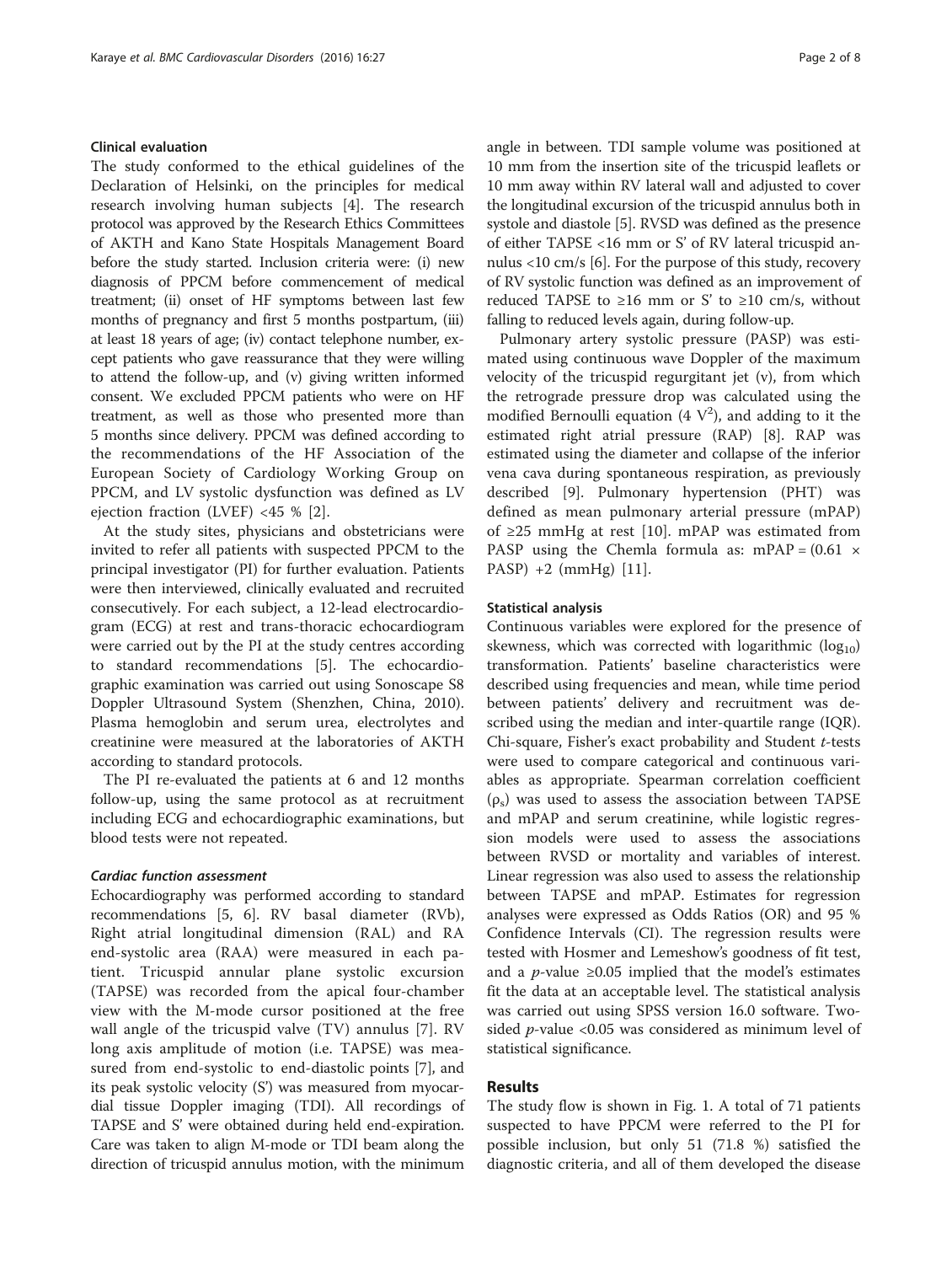<span id="page-2-0"></span>

postpartum. Of the 51 PPCM patients, 45 (88.2 %) had complete data for RVSD assessment at baseline, and of these 22 (48.9 %) were reviewed at 6 months, 8 (17.8 %) had died, while the remaining 15 (33.3 %) were lost to follow-up. At 1 year, 16/45 (35.6 %) patients were alive, 12 (26.7 %) had died and 17 (37.8 %) were lost to followup. The median time from delivery to recruitment for the patients was 6.0 (IQR: 3–15) weeks, and they were recruited in July to December 2013.

## Baseline clinical characteristics of patients with and without RVSD (Table [1\)](#page-3-0)

Of the 45 recruited patients, 32 (71.1 %) had RVSD while the remaining 13 (28.9 %) had normal RV systolic function. When these 2 groups were compared, the differences were not statistically significant except for higher serum creatinine among those with RVSD  $(p = 0.02)$ , who also tended to have lower diastolic blood pressure (DBP)  $(p = 0.05)$ .

#### RV remodelling

Baseline echocardiographic variables were compared between patients with and without RVSD in Table [2.](#page-4-0) Those with RVSD had significantly lower mean TAPSE and S'  $(p < 0.001)$ , but RV basal diameter, RAA, RAL, mPAP, and prevalence of PHT was not significantly different  $(p > 0.05)$  between the groups. Mean PAP was 29.3 ± 12.1 mmHg among all subjects respectively, out of whom a total of 30 (66.7 %) had PHT.

The pattern of RV reverse remodelling is presented in Fig. [2,](#page-4-0) which shows increased TAPSE  $(p = 0.049)$  at 6 months, but RAL ( $p = 0.04$ ) reduced at 12 months and mPAP fell at both 6 ( $p = 0.008$ ) and 12 months ( $p = 0.020$ ) follow up. The prevalence of RVSD reduced from 71.1 % at baseline to 36.4 % (8/22 patients) at 6 months ( $p = 0.007$ ) and to 18.8 % (3/16 patients) at 12 months ( $p = 0.001$  vs baseline and  $p = 0.41$  vs 6 month). In addition, the prevalence of PHT fell to 36.4 % ( $p = 0.019$ ) at 6 months and 31.3 % ( $p = 0.03$ )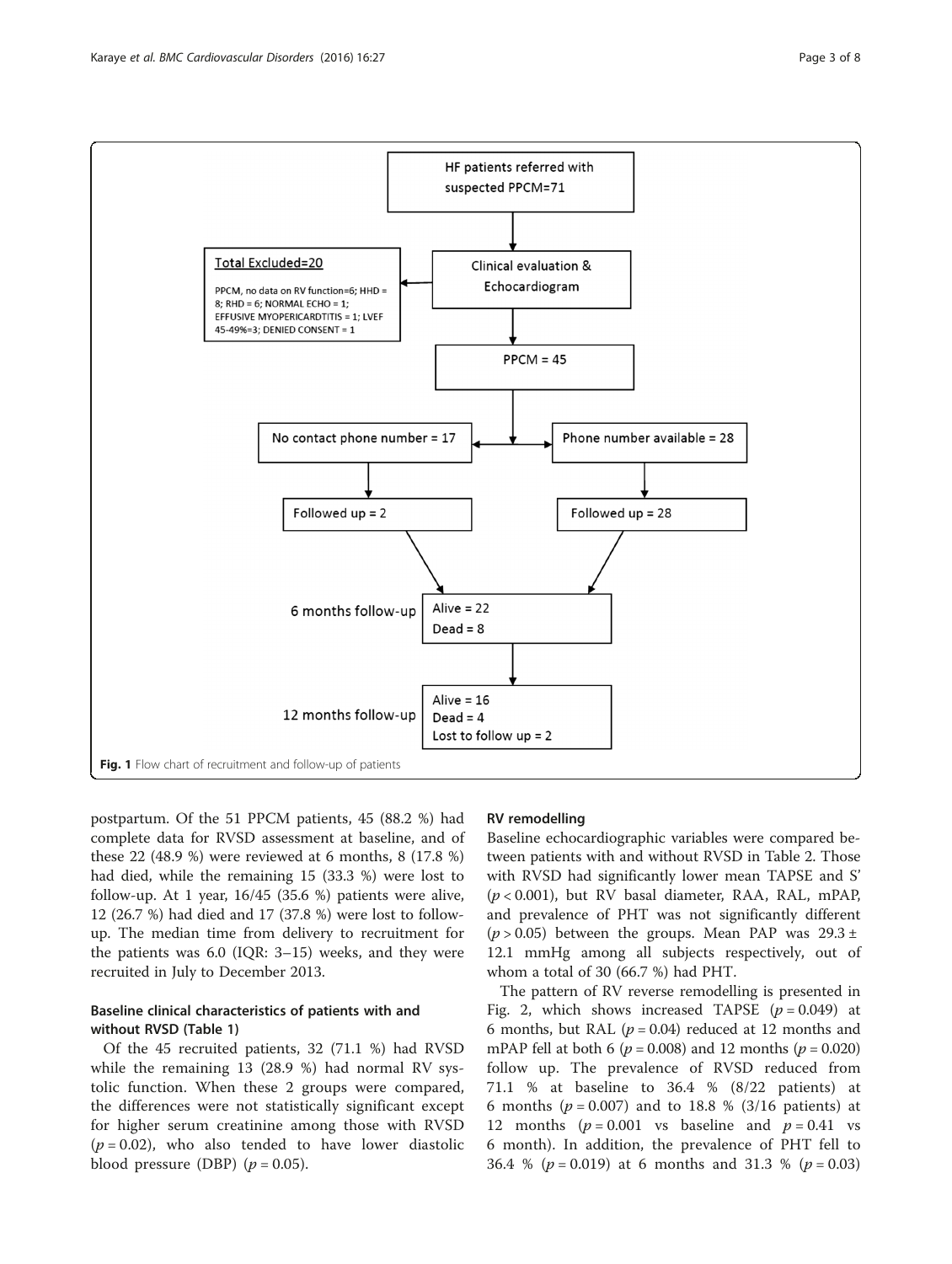| Variables                         | Patients with RVSD<br>$N = 32(71.1 %)$ | Patients without RVSD<br>$N = 13(28.9%)$ | $p$ -value |
|-----------------------------------|----------------------------------------|------------------------------------------|------------|
| Age (years)                       | $26.1 \pm 7.5$                         | $27.7 \pm 5.4$                           | 0.500      |
| NYHA class:                       |                                        |                                          | 0.809      |
| $\vert\vert$                      | 13 (40.6 %)                            | 6 (46.2 %)                               |            |
| $\  \ $                           | 12 (37.5 %)                            | 5(38.5%)                                 |            |
| ${\sf IV}$                        | 7 (21.9 %)                             | $1(7.7\%)$                               |            |
| Parity $\geq$ 2                   | 25 (78.9 %)                            | 10 (76.9 %)                              | 0.758      |
| Breastfeeding                     | 30 (93.8 %)                            | 13 (100 %)                               |            |
| BMI ( $\text{Kg/m}^2$ )           | $21.4 \pm 4.6$                         | $21.9 \pm 3.9$                           | 0.704      |
| Systolic BP (mmHg)                | $116 \pm 23$                           | $128 \pm 26$                             | 0.172      |
| Diastolic BP (mmHg)               | $83 \pm 18$                            | $94 \pm 16$                              | 0.051      |
| Heart rate/min                    | $111 \pm 16$                           | $104 \pm 21$                             | 0.302      |
| Pedal oedema                      | 26 (81.3 %)                            | 8 (61.5 %)                               | 0.312      |
| Hepatomegaly                      | 19 (59.4 %)                            | 6(46.2%)                                 | 0.515      |
| Pregnancy associated hypertension | 13 (40.6 %)                            | 9(69.2%)                                 | 0.158      |
| Haemoglobin (g/dL)                | $12.2 \pm 1.8$                         | $12.9 \pm 1.3$                           | 0.202      |
| Log <sub>10</sub> Creatinine      | $2.0 \pm 0.2$                          | $1.9 \pm 0.1$                            | $0.020*$   |
| Sodium (mmol/L)                   | $136.3 \pm 6.3$                        | $135.5 \pm 5.2$                          | 0.655      |
| Treatment:                        |                                        |                                          |            |
| ACEI/ARB                          | 15 (46.9 %)                            | 7 (53.9 %)                               | 0.749      |
| Frusemide                         | 32 (100 %)                             | 13 (100 %)                               |            |
| Spironolactone                    | 31 (96.9 %)                            | 11 (84.6 %)                              | 0.196      |
| Digoxin                           | 28 (87.57 %)                           | 12 (92.3 %)                              | >0.999     |
| Beta blockers                     | 2(6.3%)                                | 1(7.7%)                                  | >0.999     |
| Warfarin                          | 1(3.1%                                 | 1(7.7%)                                  | 0.499      |
| a-Methyl Dopa                     | 4 (12.5 %)                             | 2(15.4%)                                 | >0.999     |

<span id="page-3-0"></span>Table 1 Baseline clinical characteristics of patients with and without RVSD

Key: NYHA New York Heart Association functional classification, BMI body mass index, ACEI angiotensin concerting enzyme inhibitors, ARB angiotensin receptor blockers. Results are presented as means ± standard deviations, or as numbers with percentages in parentheses. \* p-vlaue is statistically significant

at 12 months. RV systolic function recovery occurred in a total of 8 patients (8/45; 17.8 %), of whom 6 (75.0 %) recovered in 6 months. Improvement in TAPSE alone was observed in 2 patients; in S' alone in another 2 patients, while both TAPSE and S' improved in 4 other patients.

Further analysis showed that although baseline TAPSE was significantly associated with mPAP at 6 months follow-up ( $\rho_s = -0.531$ ;  $p = 0.023$ ), it did not predict its variability ( $\mathbb{R}^2 = 0.217$ ;  $p = 0.051$ . Baseline TAPSE correlated with  $log_{10}$  creatinine ( $\rho_s$  = +0.332;  $p$  = 0.048), and accounted for 19.2 %  $(p = 0.008)$  of the variability of serum creatinine (Fig. [3](#page-5-0)). In addition, RVSD significantly increased the odds for  $log_{10}$  creatinine >1.95 (equivalent to serum creatinine 89.1 μmol/l) by 5.8 fold (OR = 5.83;  $CI = 1.263 - 26.944; p = 0.024.$ 

When the baseline characteristics of subjects followed up were compared with those who were lost, differences between the groups were not statistically significant.

#### RVSD and mortality

Of the 30 patients followed-up, 2 (6.7 %) were lost to follow-up and 12 died (40.0 %), of whom 8 (66.7 %) did so within the first 6 months. The deceased had a median survival time of 19.5 weeks. Of the 12 deceased patients, 10 (83.3 %) had RVSD while the remaining 2 (16.7 %) had normal RV systolic function  $(p = 0.47)$ . Variables assessed in Tables 1 and [2](#page-4-0) were compared between the deceased (12 subjects) and the survivors (16 subjects) at 1 year follow up, and the only significant difference between the groups was a lower serum haemoglobin level in the former  $(12.1 \pm 1.3 \text{ g/dl})$  as compared to the latter  $(13.5 \pm 1.4 \text{ g/dl})$  ( $p = 0.012$ ). Step wise univariate regression analyses were then carried out in which the serum haemoglobin and the other variables in the Tables were assessed for possible association with 1 year mortality. However, the one year mortality wasn't predicted by any variable in the univariate regression models, including RVSD ( $p = 0.284$ ), serum creatinine ( $p = 0.441$ )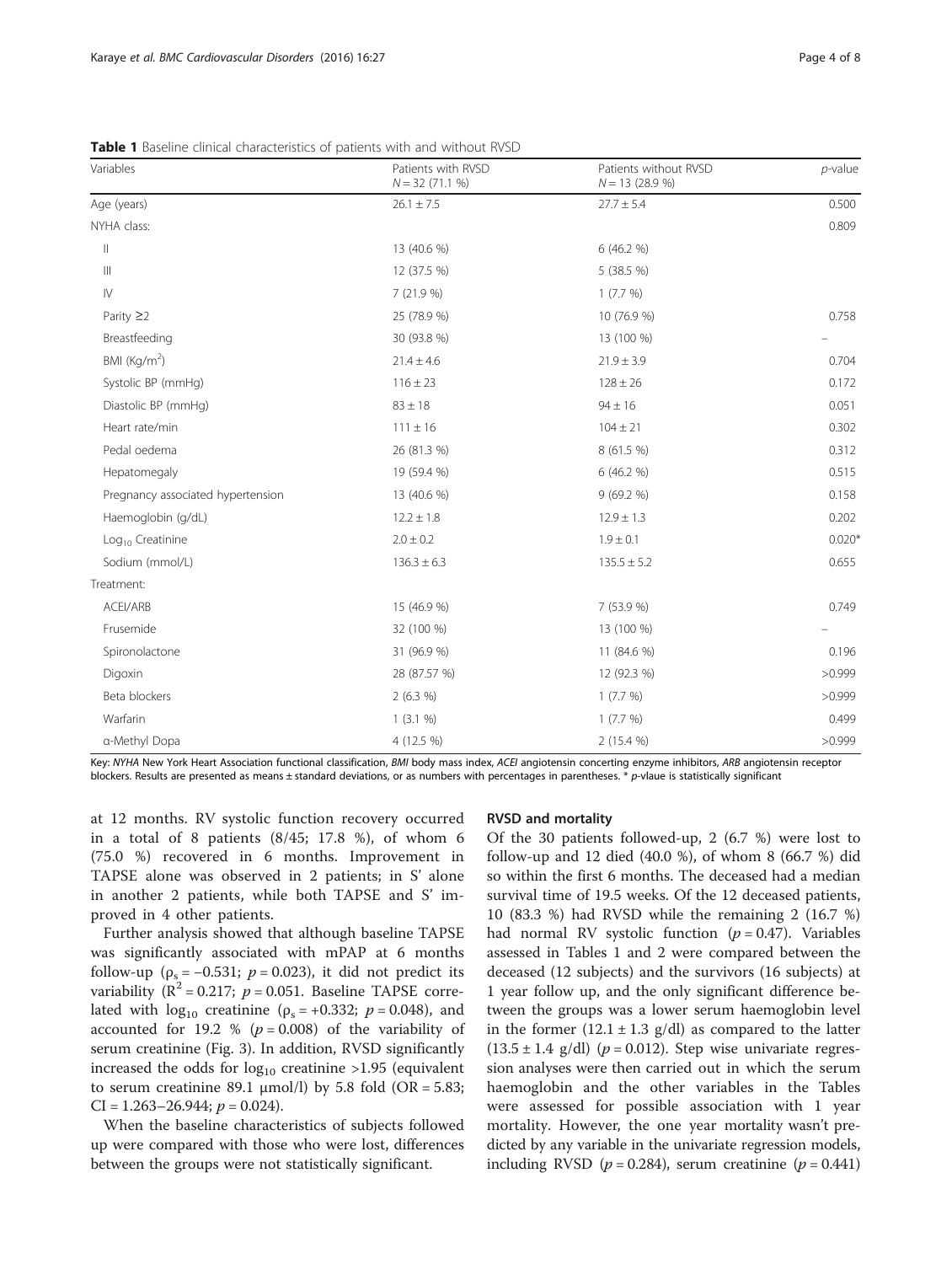| Variables                                       | Patients with RVSD ( $N = 32$ ) | Patients without RVSD ( $N = 13$ ) | $p$ -value |
|-------------------------------------------------|---------------------------------|------------------------------------|------------|
| Right atrial end-systolic area, cm <sup>2</sup> | $19.7 \pm 7.6$                  | $15.8 \pm 8.1$                     | 0.149      |
| Right atrial length, mm                         | $42.9 \pm 10.2$                 | $42.5 \pm 11.1$                    | 0.916      |
| Right ventricular basal diameter, mm            | $49.6 \pm 9.3$                  | $47.7 \pm 10.7$                    | 0.583      |
| TAPSE, mm                                       | $13.1 \pm 2.6$                  | $20.3 \pm 2.2$                     | $< 0.001*$ |
| Right ventricular S', cm/s                      | $10.6 \pm 3.2$                  | $15.3 \pm 3.9$                     | $< 0.001*$ |
| <b>RIMP</b>                                     | $1.09 \pm 0.60$                 | $1.76 \pm 1.30$                    | $0.032*$   |
| RV wall thickness, mm                           | $3.6 \pm 1.2$                   | $3.5 \pm 0.8$                      | 0.952      |
| Tricuspid Valve E:A ratio                       | $1.21 \pm 0.44$                 | $0.90 \pm 0.35$                    | $0.019*$   |
| Tricuspid Valve E/e'                            | $5.08 \pm 2.73$                 | $3.46 \pm 1.45$                    | $0.023*$   |
| Left atrial diameter, mm                        | $43.2 \pm 6.4$                  | $41.9 \pm 6.2$                     | 0.548      |
| LV end-diastolic diameter, mm                   | $62.0 \pm 7.5$                  | $62.4 \pm 11.7$                    | 0.910      |
| LV ejection fraction, %                         | $32.4 \pm 9.3$                  | $36.6 \pm 7.7$                     | 0.127      |
| LV stroke volume index, $L/m^2$                 | $39.9 \pm 12.3$                 | $51.4 \pm 17.9$                    | 0.017      |
| Anti-log <sub>10</sub> mitral valve E:A         | $1.50 \pm 0.62$                 | $1.31 \pm 0.25$                    | 0.154      |
| Mitral valve E/e'                               | $15.96 \pm 7.13$                | $15.61 \pm 7.06$                   | 0.882      |
| PA acceleration time, ms                        | $61.8 \pm 22.4$                 | $78.9 \pm 28.0$                    | $0.037*$   |
| PA systolic pressure, mmHg                      | $47.4 \pm 19.4$                 | $39.2 \pm 21.5$                    | 0.246      |
| Mean PAP, mmHg                                  | $30.6 \pm 11.6$                 | $25.9 \pm 13.1$                    | 0.273      |
| Pulmonary hypertension                          | 23 (71.9 %)                     | 7 (53.9 %)                         | 0.304      |

<span id="page-4-0"></span>Table 2 Baseline echocardiographic characteristics of patients with and without RVSD

Key: TAPSE Tricuspid annular plane systolic excursion, LV left ventricle, E:A transvalvular filling velocities ratio, E/e' ratio of early filling to averaged early diastolic tissue Doppler velocities of mitral or tricuspid valves, PAP pulmonary artery pressure, RIMP right ventricular (RV) index of myocardial performance. Results are presented as means ± standard deviations, or as numbers with percentages in parentheses. \*p-vlaue is statistically significant



Fig. 2 Pattern of RV remodelling among patients. Legend: TAPSE tricuspid annular plane systolic excursion, RAL right atrial length, RV Basal right ventricular basal diameter, mPAP mean pulmonary artery pressure, FU follow-up. Mean values of variables were computed and compared using Student t- test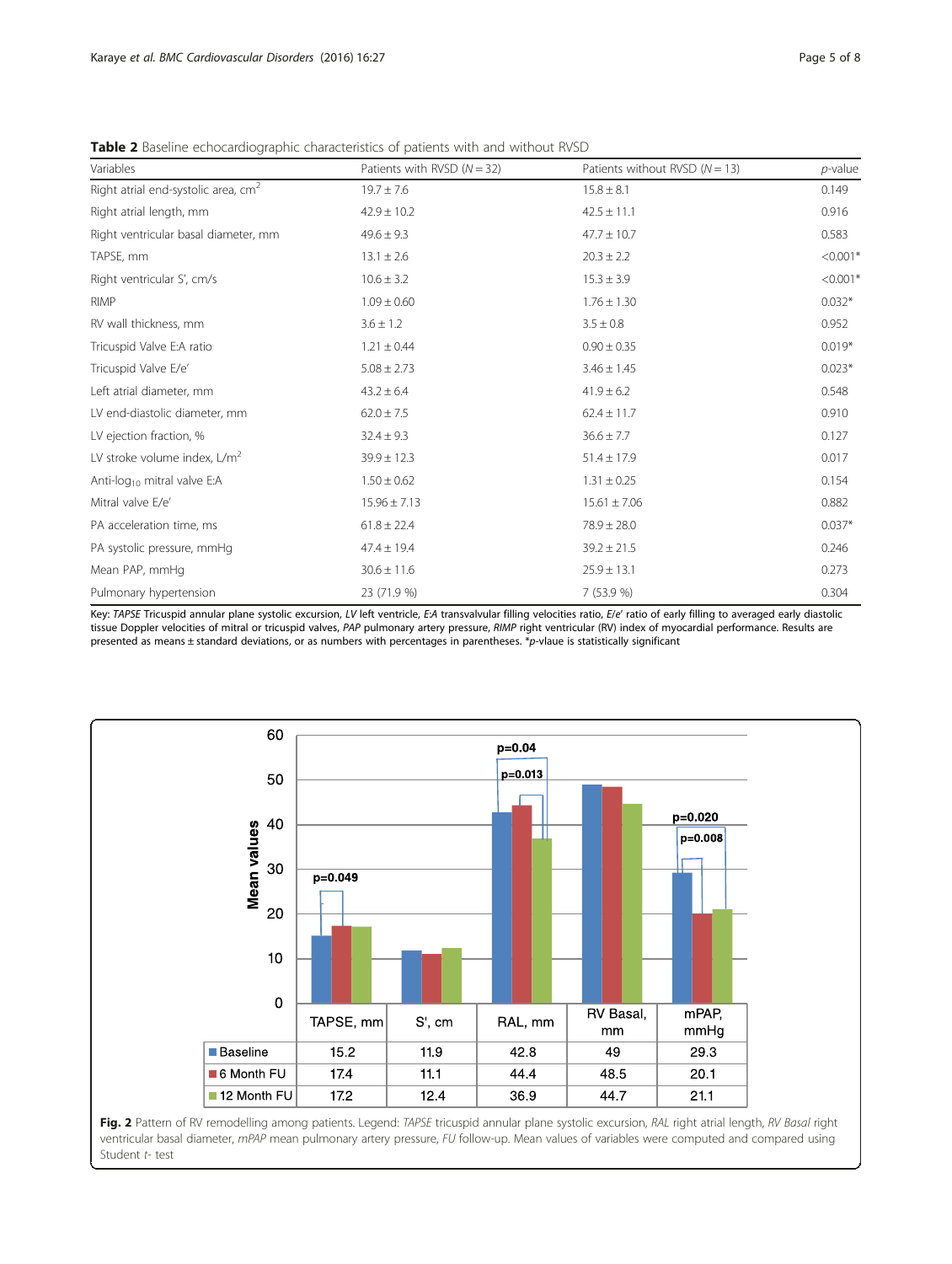<span id="page-5-0"></span>

and haemoglobin ( $p = 0.053$ ) (Hosmer & Lemeshow test  $X^2 = 9.69; p = 0.288$ ).

#### **Discussion**

The present longitudinal study assessed RVSD and RV remodelling and its response to treatment and potential recovery in a group of PPCM patients from Kano, Nigeria. The prevalence of RVSD, in the form of reduced TAPSE and RV free wall S' velocity was evident in 71.1 % of the patients at baseline, and fell to 36.4 % at 6 months and to 18.8 % at 12 months follow-up. Likewise, PHT was found in 66.7 % of patients at baseline, and persisted in 36.4 % at 6 months, and to 31.3 % at 12 months follow up. RV systolic function recovery occurred in a total of 8 patients (8/45; 17.8 %), of whom 6 (75.0 %) recovered in 6 months. Forty percent of the followed-up patients died within 1 year; two-thirds of them within the first 6 months after diagnosis.

RVSD, its recovery and potential relationship with mortality are not well studied in PPCM. Based on reduced TAPSE, we have previously reported a prevalence of RVSD of 54.6 % in PPCM patients [\[3](#page-6-0)]. Adding RV reduced myocardial velocity (S') raised the prevalence of patients with RVSD in this study to 71.1 %, suggesting a more accurate means for identifying such patients. The second important observation in the current study is the significant recovery of RVSD along with its pressure afterload in the form of PHT. Indeed, 6 months from

the time of presentation, the prevalence of RVSD, PHT fell by more than 50 % despite poor adherence to heart failure conventional medications. Thus, the observed RV reverse remodelling seems to be related to the recovery of the pulmonary circulation status rather than to the effect of medications as has been previously observed in the LV [[12\]](#page-7-0). This claim is supported by the modest relationship we found between TAPSE and mPAP at 6 months follow-up. Our finding might be explained by the significant RV function recovery in more than 50 % of patients at 6 months, thus suggesting a different pathophysiologic mechanism to right ventricular - pulmonary circulation coupling in PPCM compared with DCM, which has a more chronic course of disturbances of ventricular function [[13](#page-7-0)]. In addition, TAPSE was linearly related to serum creatinine, confirming the adverse relationship between RVSD and renal impairment [[14, 15](#page-7-0)]. Whether this reflects the aggressive nature of cardiac decompensation in PPCM, since all the patients developed LV systolic dysfunction with LVEF <45 % within a few postpartum days, remains to be verified in a larger group of patients.

Thus, our findings show that the first 6 months of PPCM diagnosis seem to be crucial for RV function recovery as well as survival. These findings are supported by Whitehead et al. who reported 87 % of PPCM deaths occurring within the first 6 months of diagnosis, and Elkayam who observed that LV function normalises in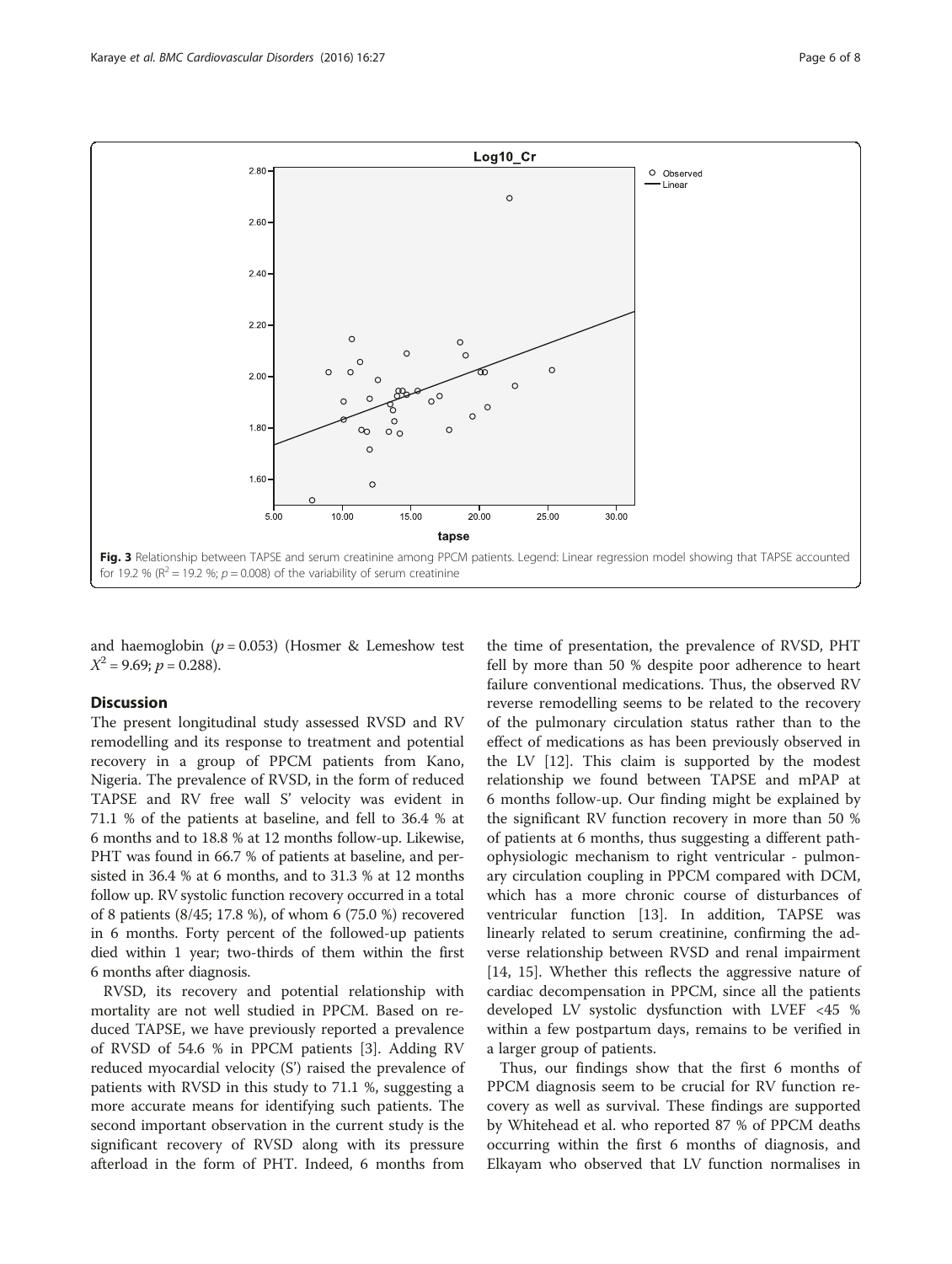<span id="page-6-0"></span>approximately 50 % of women with PPCM within the same period [[12, 16\]](#page-7-0). These findings urge intensive medical treatment for such young patients within the first few days and weeks of their presentation. Finally, our mortality rate of 40 % in the present study seems high compared to 13 % over 6 months in South Africa [[17\]](#page-7-0). This could be partly explained by the high maternal mortality in Nigeria in general, which was as high as 496.4 per 100,000 live births in 2013 [\[18](#page-7-0)].

#### Clinical implications

In the absence of magnetic resonance imaging, which is known for its superior accuracy in assessing RV structure and function, bedside echocardiography has an acceptable accuracy for diagnosing and monitoring RV function in PPCM patients, and it is widely available and affordable, particularly in countries where PPCM is relatively more prevalent [[19\]](#page-7-0). With the high mortality recorded in the present study, PPCM patients should receive intensive care in the acute phase, with thorough assessment and follow up of LV as well as RV function in an attempt to identify the vulnerable ones who need closer follow up.

#### Study limitations

Although important, B-type natriuretic peptide (BNP) or N-terminal pro-BNP and other biomarkers could not be assessed because the tests were not readily available at the study centres. Secondly, it is important to point out that 15 of the 45 patients could not be followed-up because they were not contactable in spite of adequate counselling. Their inability to come for follow-up isn't unrelated to the significant security challenges being faced by northern Nigeria including Kano, making movements and keeping to appointments extremely difficult. Thirdly, cardiac magnetic resonance imaging could have shed more light on the nature of the myocardial pathology in PPCM, but this facility was not available at the study centres [\[19\]](#page-7-0).

#### Conclusion

The present study assessed RVSD and pulmonary circulation disturbances in a group of PPCM patients in Kano, Nigeria. These were prevalent in over two-thirds of the patients at presentation and improved by more than 50 % at 6 months despite the lack of adherence to medical therapy. However, the studied cohort suffered a relatively high mortality which was not predicted by RVSD or other variables, in keeping with the overall high maternal mortality in Nigeria. These findings urge intensive care for such young patients during the acute phase of the disease to support cardiac function recovery and reduce mortality.

#### **Abbreviations**

PPCM: peripartum cardiomyopathy; HF: heart failure; RV: right ventricle; TAPSE: tricuspid annular plane systolic excursion; RVSD: right ventricular systolic dysfunction; LV: left ventricle; MMSH: Murtala Mohammed specialist hospital; AKTH: Aminu Kano teaching hospital; LVEF: LV ejection fraction; PI: principal investigator; ECG: electrocardiogram; RAA: right atrial area; RVb: RV basal dimension; RAL: RA length; TV: tricuspid valve; TDI: tissue Doppler imaging; PASP: pulmonary artery systolic pressure; RAP: RA pressure; PHT: pulmonary hypertension; mPAP: mean pulmonary artery pressure; RIMP: right ventricular index of myocardial performance; ρ<sub>s</sub>: Spearman correlation coefficient; OR: odds ratio; CI: confidence interval; DBP: diastolic blood pressure; BNP: B-type natriuretic peptide.

#### Competing interest

The authors hereby declare that we have no competing interests regarding this manuscript.

#### Authors' contributions

KMK conceptualised and designed the study, and acquired, analysed and interpreted data, drafted the article and revised it critically for important intellectual content, and approved the final submitted version. KL analysed and interpreted data, revised the article critically for important intellectual content, and approved the final submitted version. MYH designed the study, analysed and interpreted data, revised the article critically for important intellectual content, and approved the final submitted version.

#### Author details

<sup>1</sup>Department of Medicine, Bayero University and Aminu Kano Teaching Hospital, 3 New Hospital Road, Kano, Nigeria. <sup>2</sup>Department of Public Health and Clinical Medicine, Umea University, SE-901 87 Umea, Sweden. <sup>3</sup>Department of Cardiology, Umea Heart Centre, SE-901 87 Umea, Sweden.

#### Received: 15 October 2015 Accepted: 22 January 2016 Published online: 29 January 2016

#### References

- 1. Karaye KM, Sani MU. Factors associated with poor prognosis among patients admitted with heart failure in a Nigerian tertiary medical centre: a crosssectional study. BMC Cardiovasc Disord. 2008;8(1):16.
- 2. Sliwa K, Hilfiker-Kleiner D, Petrie MC, Mebazaa A, Pieske B, Buchmann E, et al. Heart Failure Association of the European Society of Cardiology Working Group on Peripartum Cardiomyopathy. Current state of knowledge on aetiology, diagnosis, management and therapy of peripartum cardiomyopathy: a position statement from the Heart Failure Association of the European Society of Cardiology Working Group on peripartum cardiomyopathy. Eur J Heart Fail. 2010;12(8):767–78.
- 3. Karaye KM. Right ventricular systolic function in peripartum and dilated cardiomyopathies. Eur J Echocardiogr. 2011;12(5):372–4.
- 4. World Medical Association Declaration of Helsinki. Ethical Principles for Medical Research Involving Human Subjects. J Postgrad Med. 2002;48:206–8.
- Lang RM, Badano LP, Mor-Avi V, Afilalo J, Armstrong A, Ernande L, et al. Recommendations for cardiac chamber quantification by echocardiography in adults: an update from the American Society of Echocardiography and the European Association of Cardiovascular Imaging. J Am Soc Echocardiogr. 2015;28(1):1–39.
- 6. Rudski LG, Lai WW, Afilalo J, Hua L, Handschumacher MD, Chandrasckaran K, et al. Guidelines for the echocardiographic assessment of the right heart in adults: a report from the American Society of echocardiography. Endorsed by the European Society of Cardiology, and the Canadian Society of echocardiography. J Am Soc Echocardiogr. 2010;23:685–713.
- 7. Lindqvist P, Henein M, Kazzam E. Right ventricular outflow tract fractional shortening: an applicable measure of right ventricular systolic function. Eur J Echocardiogr. 2003;4:29–35.
- 8. Sciomer S, Magri D, Badagliacca R. Non-invasive assessment of pulmonary hypertension: Doppler echocardiography. Pulm Pharmacol Ther. 2007;20:135–40.
- 9. Posteraro A, Salustri A, Trambaiolo P, Amici E, Gambelli G. Echocardiographic estimation of pulmonary pressures. J Cardiovasc Med. 2006;7:545–54.
- 10. Galie' N, Hoeper MM, Humbert M, Torbicki A, Vachiery JL, Barbera JA, et al. Guidelines for the diagnosis and treatment of pulmonary hypertension. The